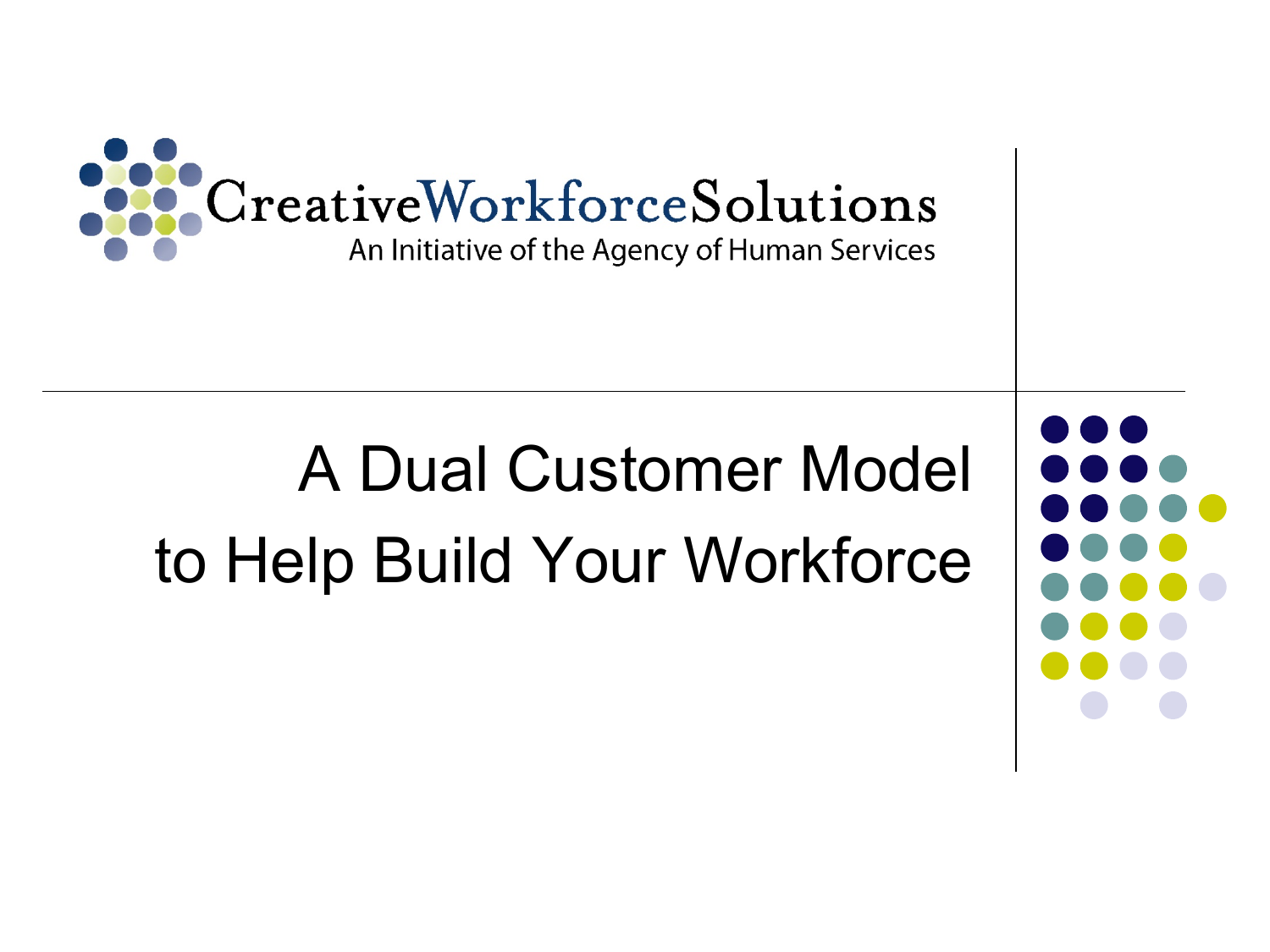### **Partners**

- VocRehab Vermont
- Youth Programs / Schools
- Economic Services
- Regional Mental Health & Supported Employment
- Deaf & Hard of Hearing
- Blind & Visually Impaired
- Recovery
- Corrections
- Vermont Department of Labor
- CCV, VTC, CTE's, VAL & ABE
- And more!



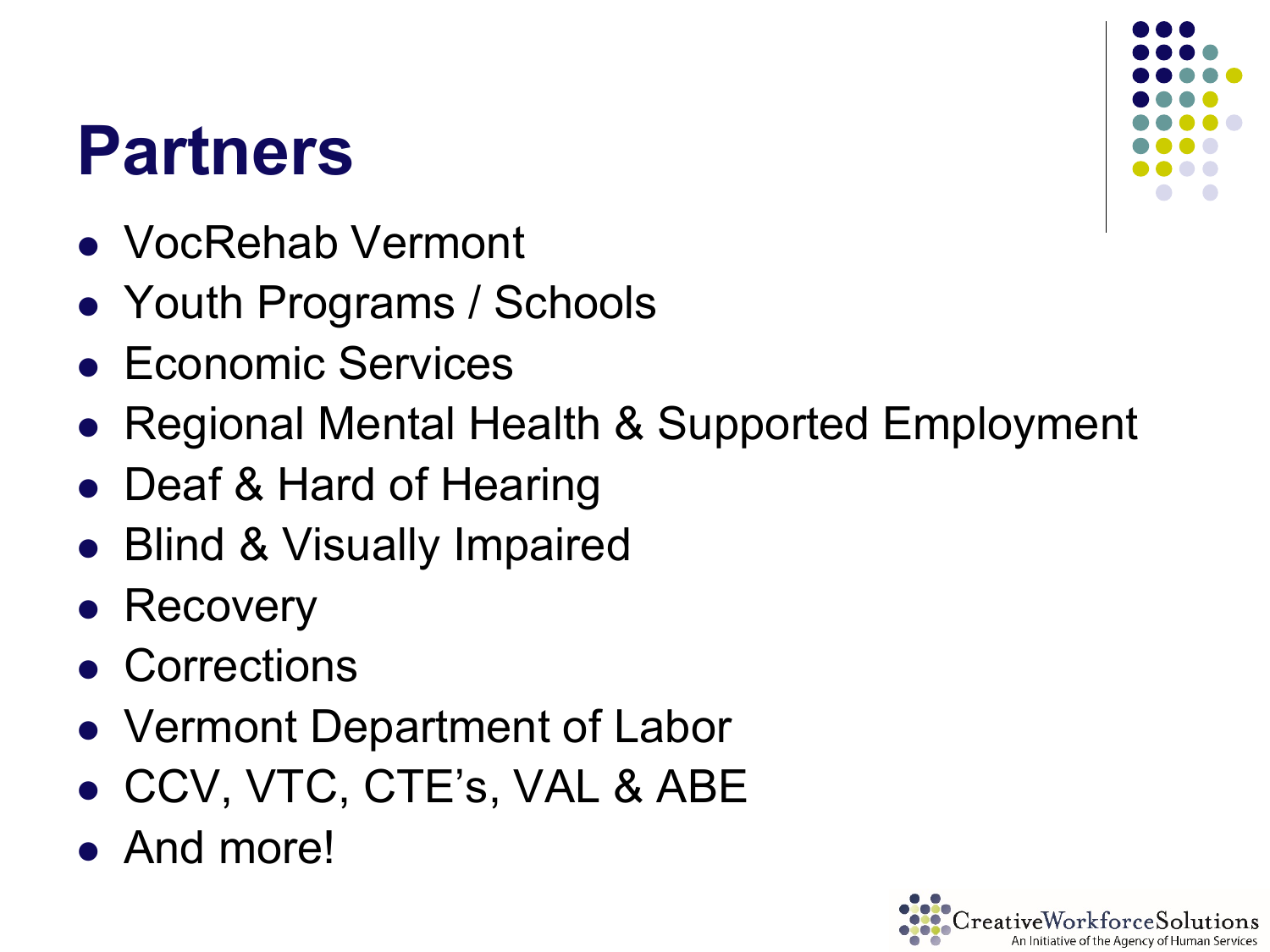



**MASSACHUSETTS** 

@2001, Encyclopædia Britannica, Inc.



**Morrisville**

**St. Johnsbury**

**Barre-Montpelier**

**White River Junction** 

**Springfield**

**Brattleboro**

#### **Saint Albans**

#### **Burlington**

**Middlebury**

**Rutland**

#### **Bennington**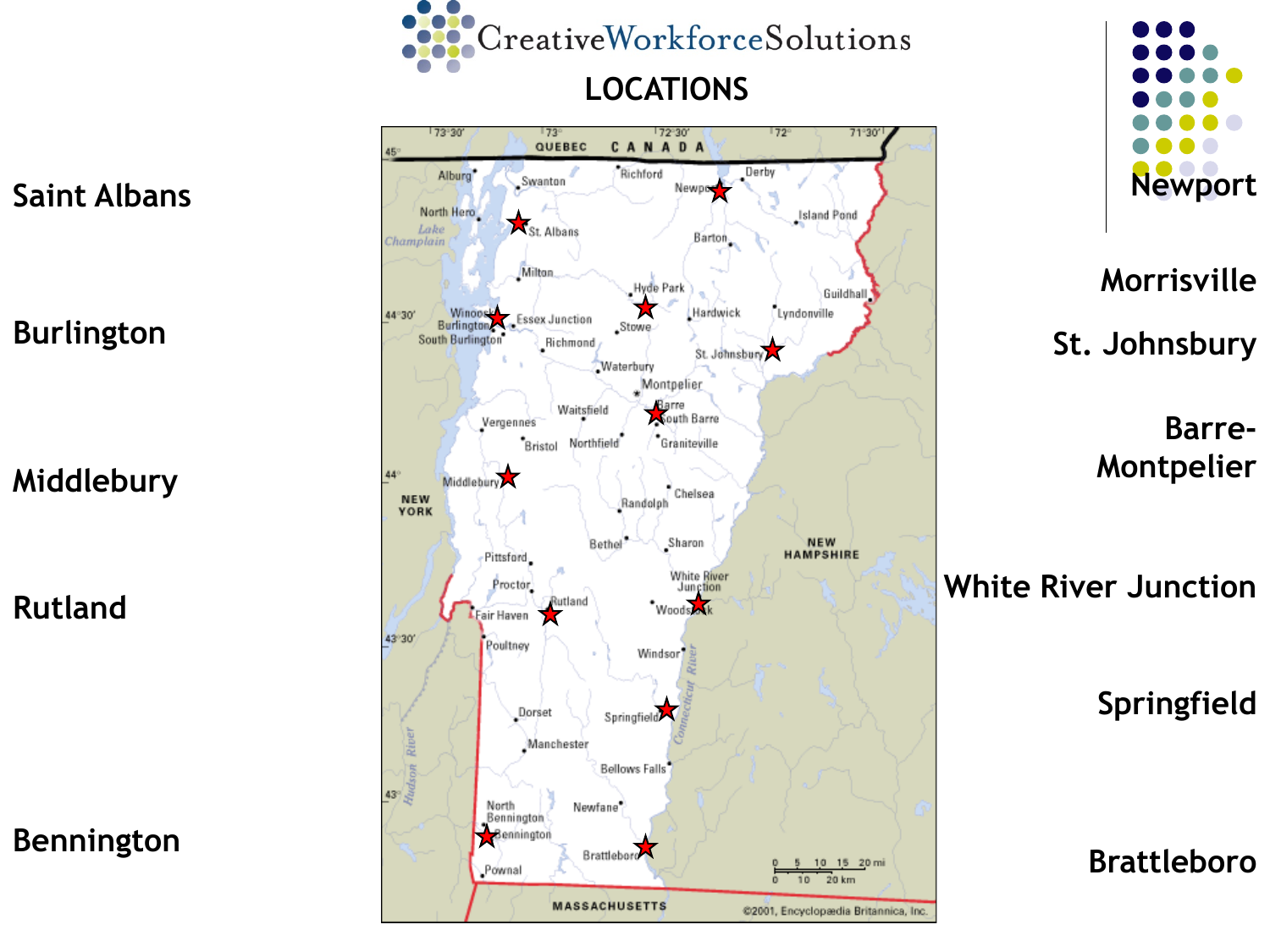## **Employment Services for our Business Customer**

- Solutions-based approach
	- Business Account Managers in Every District
	- It's all about Recruitment, Training & Retention
	- What are your needs?
	- What models work best for you and your business?
	- What types of support/training/information are needed?
- Options to introduce candidates
	- Informational Interviews
	- Company Tours
	- Job Shadows
	- Work Experiences
	- Earn & Learn Options Apprenticeships, Internships & OJT



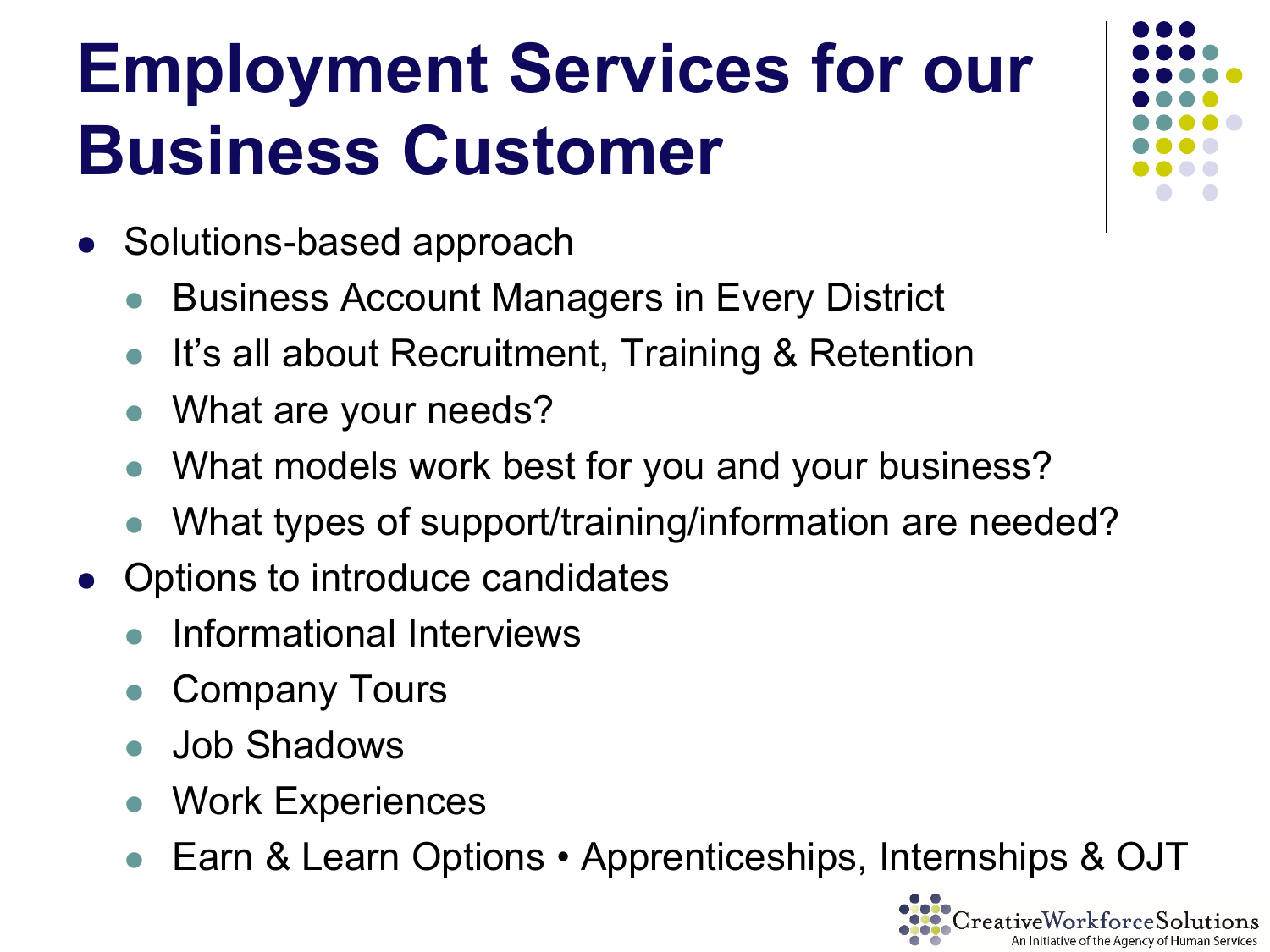### **Benefits for Business**

- Access to a wide range of applicants
- Coordinated interface with community employment programs
- Custom-crafted staffing solutions
- Incentives
	- Tax credits
	- Training offsets
	- On-site supports



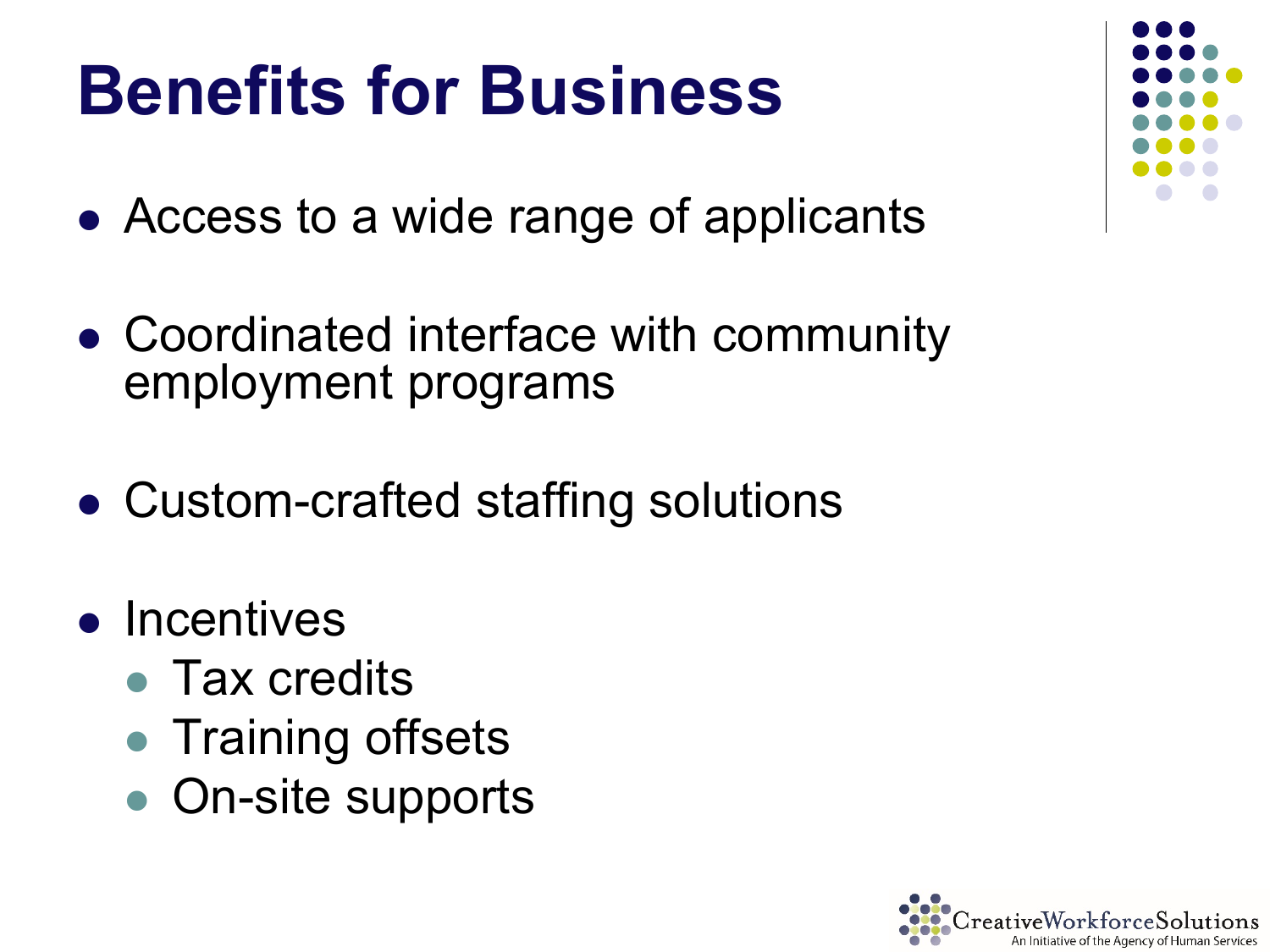#### **THE PROCESS**



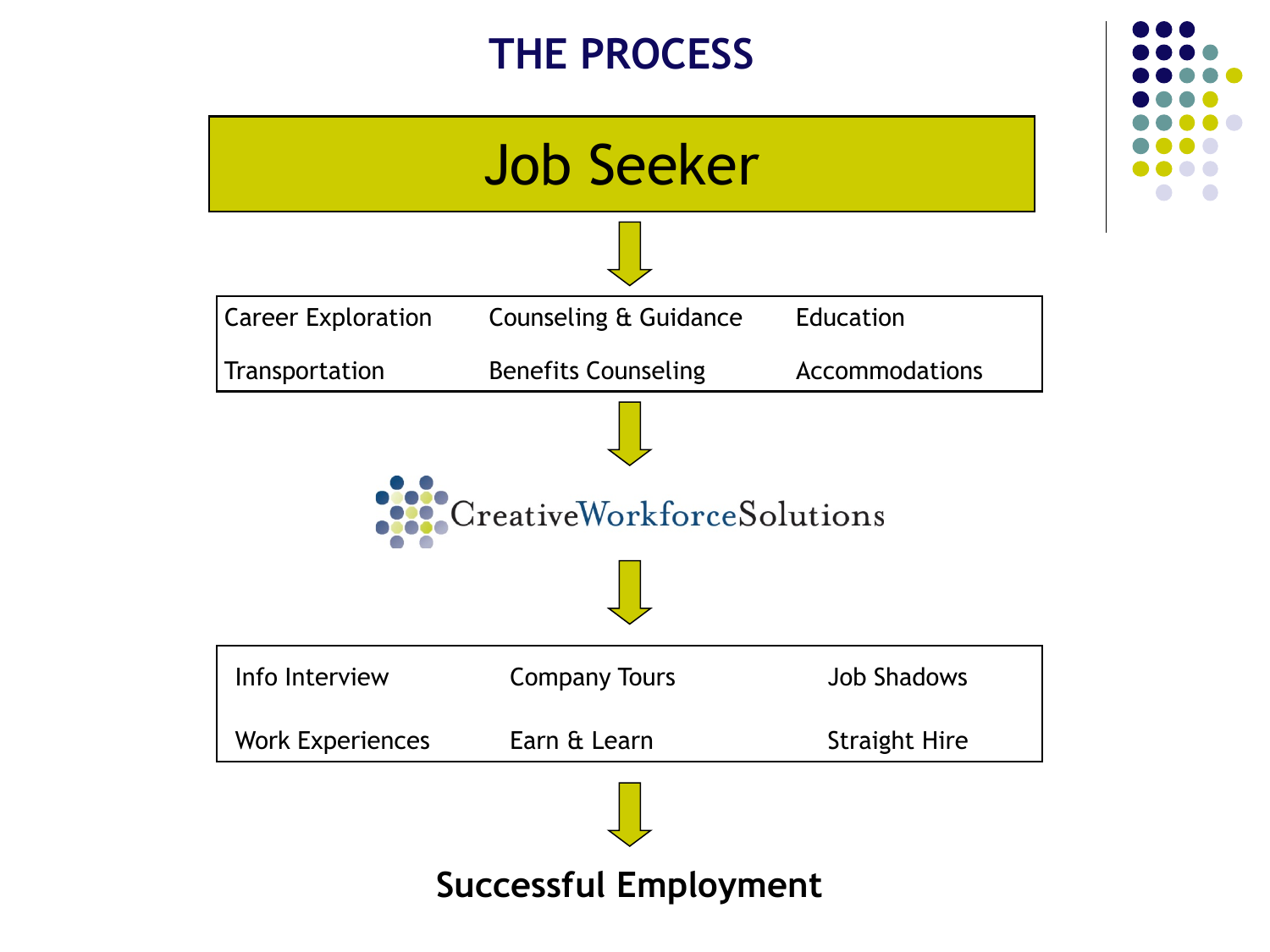## **People Don't Know What They Don't Know!**



- **Job Fairs & Career Exploration Panels**
	- Virtual & In-Person (Hybrid Model)
	- Opportunity to discuss Career Ladders & Lattices
- **Social Media**
	- LinkedIn, Instagram, Facebook & Twitter
- **Testimonials From Current Team Members**
- **Market to Transferable Skills**
- **Promote and/or Develop "Earn & Learn" Opportunities**
	- Apprenticeships, Internships, OJT's & More!